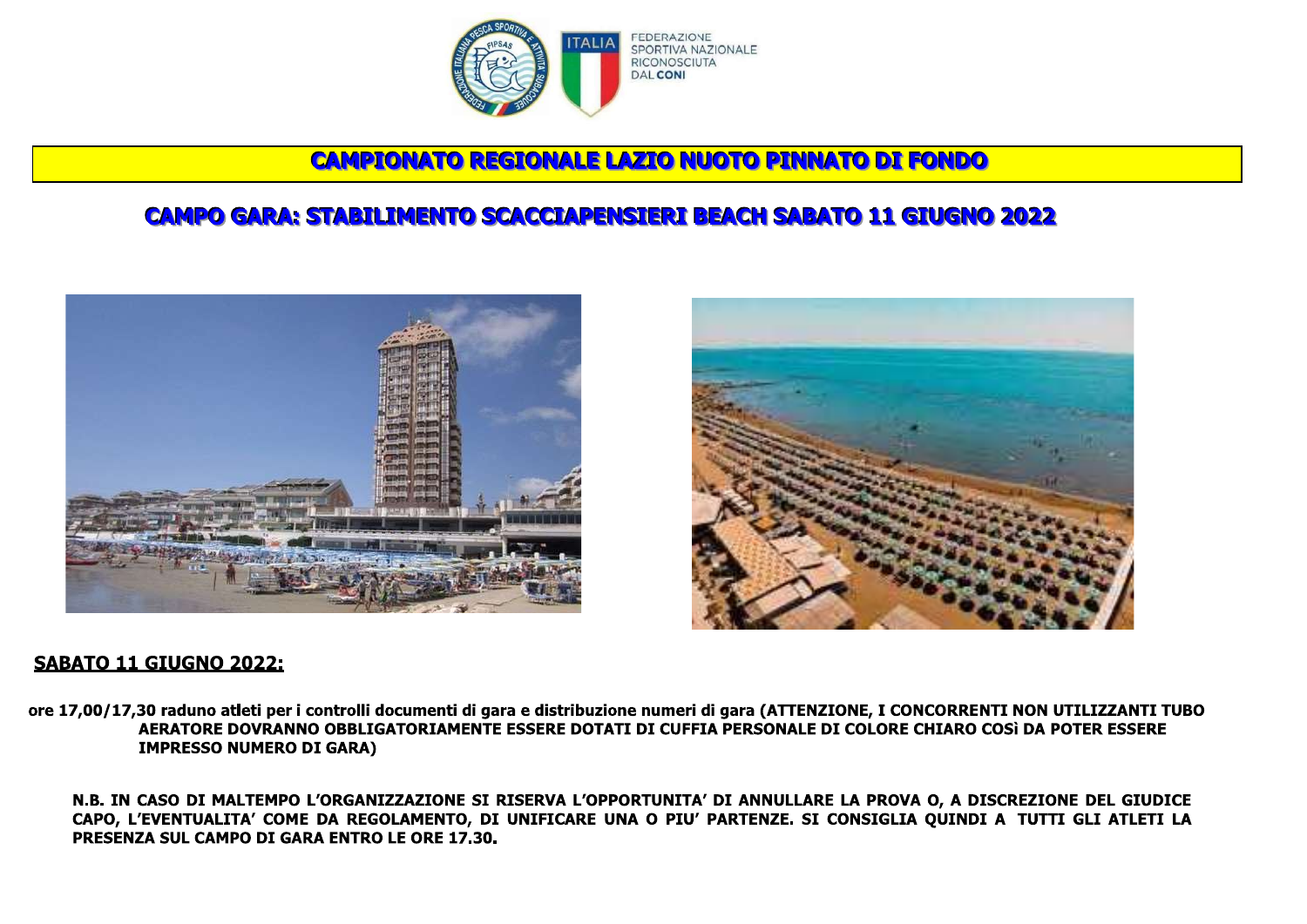## CAMPIONATO REGIONALE NUOTO PINNATO LAZIO 2022 FONDO

### NETTUNO - STABILIMENTO SCACCIAPENSIERI BEACH - SABATO 11 GIUGNO 2022

#### Mt. 500 PINNE DIFIR E ESORDIENTI FEMMINE

|                |    | <b>NUM ATLETA</b> |                    | <b>ANNO</b> | <b>CAT</b> | M/F | SOCIETA'                          | <b>DIST</b> | <b>T.GARA</b> |
|----------------|----|-------------------|--------------------|-------------|------------|-----|-----------------------------------|-------------|---------------|
|                | 10 | SCRETI            | <b>MARTINA</b>     | 2005        | DIFIR F    |     | APRILIA SPORTING VILLAGE (LT)     | 500 PINNE   | 5.18,80       |
| $2^{\circ}$    | 11 | <b>SCRETI</b>     | GAIA               | 2005        | DIFIR F    |     | APRILIA SPORTING VILLAGE (LT)     | 500 PINNE   | 5.26,60       |
|                |    | <b>FECI</b>       | <b>BEATRICE</b>    | 2011        | A2         | F.  | CENTRO NUOTO APPIO LATINO ROMA    | 500 PINNE   | 5.17,10       |
| $\overline{2}$ | 8  | DE ANGELIS        | CAROLA             | 2011        | A2         | F.  | CENTRO NUOTO APPIO LATINO ROMA    | 500 PINNE   | 5.49,70       |
| 3              | 9  | <b>PONTESILLI</b> | <b>MARTINA</b>     | 2011        | A2         | F.  | CENTRO NUOTO APPIO LATINO ROMA    | 500 PINNE   | 5.59,80       |
| 4              |    | <b>PARENTE</b>    | <b>CHIARA</b>      | 2014        | <b>B1</b>  | F.  | NEW LINE POMEZIA 2 SSD ARL (ROMA) | 500 PINNE   | 6.26,30       |
| 5              |    | ABET              | <b>BIANCA</b>      | 2013        | <b>B2</b>  | F.  | CENTRO NUOTO APPIO LATINO ROMA    | 500 PINNE   | 6.27,90       |
| 6              | 3  | ORLANDINI         | <b>STELLA MIKA</b> | 2013        | <b>B2</b>  | F   | NUOTO BELLE ARTI ROMA             | 500 PINNE   | 6.30,40       |
|                | 6  | GJOKA             | ESTER (ALB)        | 2012        | A1         | F.  | NEW LINE POMEZIA 2 SSD ARL (ROMA) | 500 PINNE   | 7.07.60       |
| 8              | 5  | <b>MORI</b>       | <b>SARA</b>        | 2012        | A1         | F.  | NUOTO BELLE ARTI ROMA             | 500 PINNE   | 7.46.80       |
|                | 4  | D'AMBROSIO        | <b>NOEMI</b>       | 2012        | Α1         | F.  | CENTRO NUOTO APPIO LATINO ROMA    | 500 PINNE   | ASS           |

#### Mt. 500 PINNE DIFIR E ESORDIENTI MASCHI

|    |    | <b>NUM ATLETA</b>  |                    | <b>ANNO</b> | <b>CAT</b>     | M/F | SOCIETA'                          | <b>DIST</b>      | <b>T.GARA</b> |
|----|----|--------------------|--------------------|-------------|----------------|-----|-----------------------------------|------------------|---------------|
|    | 27 | <b>BOVENZI</b>     | <b>MASSIMO</b>     | 1996        | DIFIR M        |     | APRILIA SPORTING VILLAGE (LT)     | 500 PINNE        | 5.33,60       |
|    | 17 | <b>CIOBANU</b>     | <b>DENIS (ROM)</b> | 2012        | A1             | м   | NEW LINE POMEZIA 2 SSD ARL (ROMA) | <b>500 PINNE</b> | 5.06,80       |
| 2  | 26 | <b>MUCCIARELLI</b> | <b>LUCA</b>        | 2011        | A2             | м   | NEW LINE POMEZIA 2 SSD ARL (ROMA) | <b>500 PINNE</b> | 5.11,70       |
|    | 23 | <b>URBANI</b>      | <b>ALESSANDRO</b>  | 2011        | A2             | м   | CENTRO NUOTO APPIO LATINO ROMA    | 500 PINNE        | 5.16,80       |
| 4  | 24 | <b>POMPILI</b>     | <b>MATTEO</b>      | 2011        | A2             | м   | NEW LINE POMEZIA 2 SSD ARL (ROMA) | 500 PINNE        | 5.22,70       |
| 5  | 22 | <b>ASCENZI</b>     | <b>FEDERICO</b>    | 2011        | A2             | м   | NEW LINE POMEZIA 2 SSD ARL (ROMA) | 500 PINNE        | 5.24.70       |
| 6  | 18 | <b>BERINDE</b>     | RICCARDO (ROM)     | 2012        | A <sub>1</sub> | М   | NEW LINE POMEZIA 2 SSD ARL (ROMA) | <b>500 PINNE</b> | 5.28,20       |
|    | 16 | <b>PUGLIESE</b>    | <b>RAFFAELE</b>    | 2013        | <b>B2</b>      | м   | CENTRO NUOTO APPIO LATINO ROMA    | 500 PINNE        | 5.38,40       |
| 8  | 25 | <b>ROSSI</b>       | <b>EMILIO</b>      | 2011        | A2             | м   | NUOTO BELLE ARTI ROMA             | 500 PINNE        | 5.52,70       |
| 9  | 19 | <b>MESSINA</b>     | ANGELO             | 2012        | A1             | м   | CENTRO NUOTO APPIO LATINO ROMA    | <b>500 PINNE</b> | 6.24,10       |
| 10 | 15 | <b>MESSINA</b>     | <b>TOMMASO</b>     | 2014        | <b>B1</b>      | М   | CENTRO NUOTO APPIO LATINO ROMA    | 500 PINNE        | 7.24.20       |
|    | 20 | D'AMBROSIO         | <b>CRISTIAN</b>    | 2011        | A2             | М   | CENTRO NUOTO APPIO LATINO ROMA    | 500 PINNE        | ASS           |
|    | 21 | CAMILLI            | <b>TOMMASO</b>     | 2011        | A2             | м   | NUOTO BELLE ARTI ROMA             | 500 PINNE        | <b>ASS</b>    |

#### Mt. 1500 AGONISTI FEMMINE E MASCHI

|    | <b>NUM ATLETA</b> |                | ANNO |          |         | CAT M/F SOCIETA'                  | DIS1           | T GARA   |
|----|-------------------|----------------|------|----------|---------|-----------------------------------|----------------|----------|
| 30 | D'ANGELO          | <b>MARTINA</b> | 2010 |          | F       | NEW LINE POMEZIA 2 SSD ARL (ROMA) | 1500 MONOPINNA | 19.02.10 |
| 35 | MARTINELLI        | ANGELICA       | 2009 |          | - F -   | NUOTO BELLE ARTI ROMA             | 1500 MONOPINNA | 19.03.90 |
| 37 | <b>GOTTI</b>      | <b>MANUELA</b> | 2006 | $\sim$ 3 | - F - 1 | ZERO9 TEAM SSD ARL ROMA           | 1500 MONOPINNA | 19.38.00 |